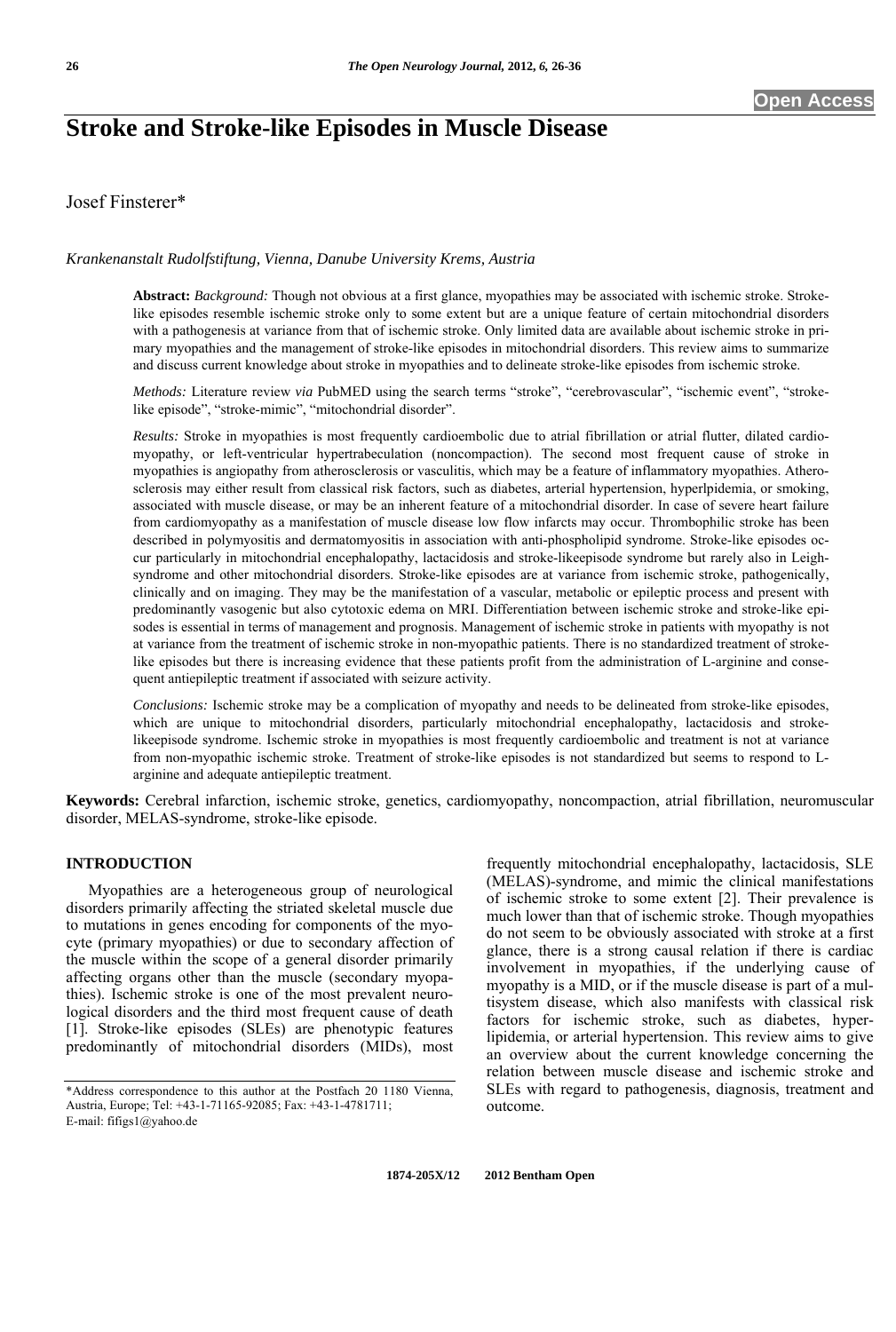#### **CLASSIFICATION OF ISCHEMIC STROKE**

 Ischemic stroke is generally graded according to the TOAST-classification, which denotes five subtypes of is chemic stroke following its pathogenesis: 1) atherosclerosis of large arteries 2) cardioembolism, 3) small-vessel occlusion, 4) stroke due to other etiology (vasculitis, dissection, coagulation disorder etc.), and 5) stroke of undetermined etiology [3]. Narrowing or occlusion of large extra- or intracerebral arteries by arteriopathy or embolism leads to ischemia of the downstream vascular territory. Narrowing or occlusion of small intra-cerebral arteries by arteriopathy or embolism leads to ischemia only of a small vascular territory, morphologically manifesting as white matter lesions or lacunas. In addition to cardioembolic or angiopathic causes, ischemic stroke may result from hemodynamic, thrombophilic, or metabolic abnormalities [4].

# **RISK FACTORS FOR STROKE IN MYOPATHIES**

 Risk factors for the development of ischemic stroke in myopathies are cardiac disease, frequently associated with myopathies, or atherosclerosis either due to classical risk factors from a multisystem disease or due to a manifestation of a MID [5]. Other risk factors may be low output failure, arterial hypotension or thrombophilic conditions. Predisposing for stroke may be also MELAS-syndrome, which is

pathogenically characterised by arteriopathy [6] and frequently also presents with metabolic muscle disease or compromised cardiac function. Cardiac involvement predisposing for ischemic stroke includes sarrhythmias, such as atrial fibrillation, heart failure from hypertrophic cardiomoypathy, dilative cardiomyopathy, restrictive cardiomoypathy, or noncompaction without heart failure. Another risk factor for ischemic stroke may be cryptogenic intraventricular thrombus formation in the absence of atrial fibrillation or heart failure, as has been described in Duchenne muscular dystrophy (DMD) [7].

# **ETIOLOGY OF ISCHEMIC STROKE IN MYOPATHIES**

# **A) Cardioembolism**

 Cardiac disease is a frequent feature of many of the primary muscle disorders. Cardiac involvement in myopathies may manifest as cardiac conduction disorder or cardiomyopathy. Conduction disorders may manifest as impulse generation or impulse conduction abnormality.

# *1. Atrial Fibrillation/Flutter*

 The arrhythmia most frequently associated with stroke in myopathies is atrial fibrillation. Impaired contractility of the left atrial wall favors thrombus formation within the left

| Table 1. Myopathies in which Atrial Fibrillation or Atrial Flutter has been Found |  |  |  |  |  |
|-----------------------------------------------------------------------------------|--|--|--|--|--|
|-----------------------------------------------------------------------------------|--|--|--|--|--|

| <b>Myopathy</b>                                | Reference       | <b>Stroke</b> |
|------------------------------------------------|-----------------|---------------|
| Primary myopathies                             |                 |               |
| Muscular dystrophies                           |                 |               |
| Dystrophinopathies                             | [9,10,12]       | [9,10]        |
| Emery-Dreifuss muscular dystrophy 1 (emerin)   | [8]             | [8]           |
| Emery-Dreifuss muscular dystrophy 2 (laminA/C) | [8]             | [8]           |
| Limb girdle muscular dystrophies               |                 |               |
| LGMD1B                                         | $[76-81]$       | NR            |
| Myotonic dystrophies                           |                 |               |
| Myotonic dystrophy 1                           | $[12, 82 - 84]$ | [11, 12]      |
| Myotonic dystrophy 2                           | $[13]$          | $[13]$        |
| Facio-scapulo-humeral muscular dystrophy       | $[85]$          | NR            |
| Myofibrillar myopathies                        | $[86]$          | <b>NR</b>     |
| Desmin myopathy                                | [87, 88]        | NR            |
| Rigid spine syndrome                           | $[89]$          | NR            |
| Danon's disease                                | $[90]$          | [90]          |
| Barth syndrome                                 | $[4]$           | NR            |
| McLeod syndrome                                | [91, 92]        | <b>NR</b>     |
| Congenital myopathies                          | $[93]$          | NR            |
| Metabolic myopathies                           |                 |               |
| Glycogenosis                                   | $[94]$          | NR            |
| Mitochondrial myopathy                         | $[95]$          | NR            |
| Congenital fiber type dysproportion            | [96]            | <b>NR</b>     |
| Epidermiolysis bullosa simplex                 | $[97]$          | NR            |
| Secondary myopathies                           |                 |               |
| Polymyositis                                   | $[98]$          | NR            |
| Dermatomyositis                                | $[14]$          | [14]          |
| Colchicine-induced myopathy                    | $[99]$          | NR            |
| Hypothyroid myopathy                           | $[100]$         | NR            |
| Hyperthyroid myopathy                          | $[101]$         | <b>NR</b>     |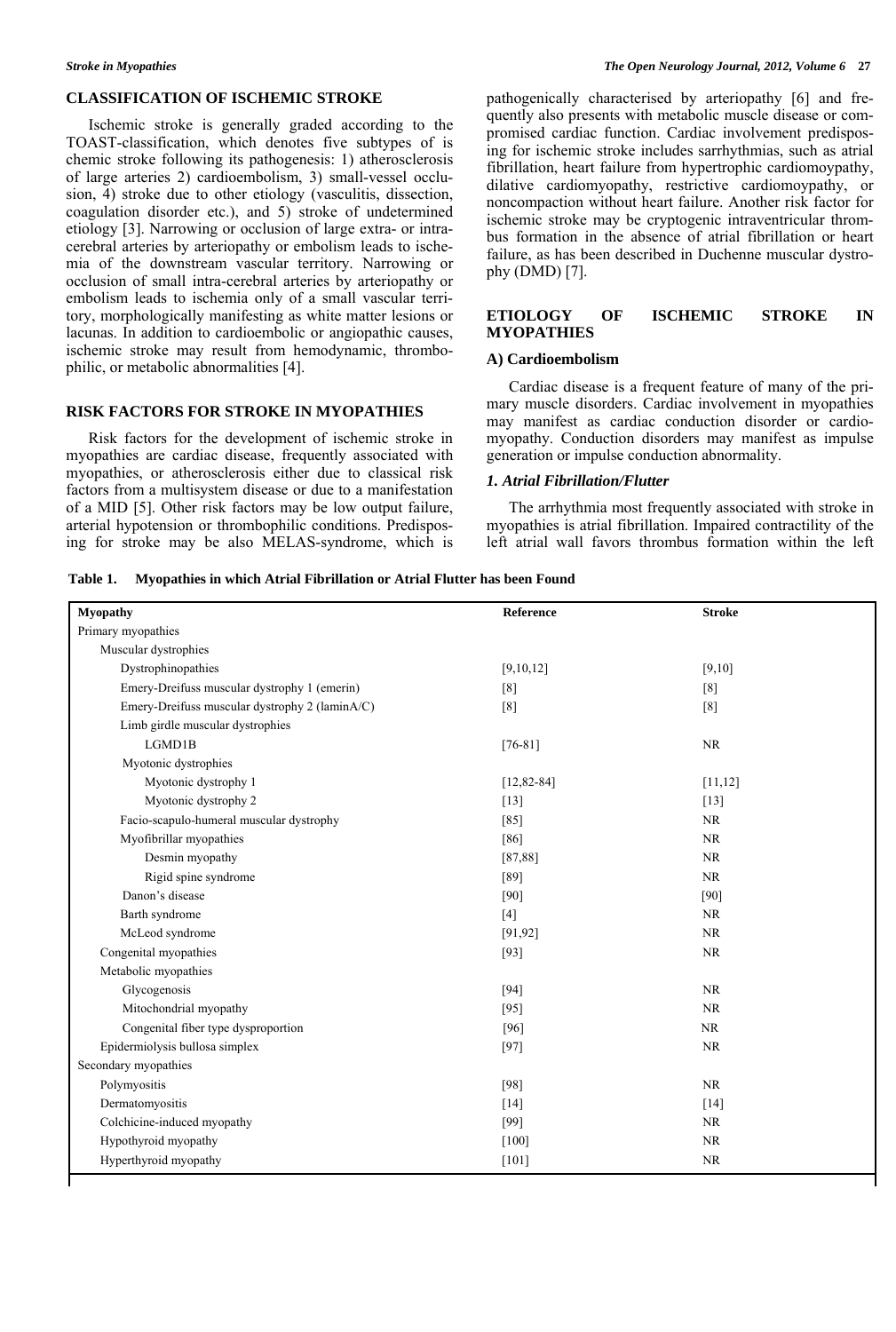atrium or the left atrial appendage, which are consecutively flushed out to the arterial bed, including the cerebral arteries. Myopathies in which atrial fibrillation has been described are listed in Table **1**. That stroke has not been reported in each of the myopathies listed in this table may be due to the poor follow-up of most myopathy patients. In a series of 11 patients with Emery-Dreyfuss muscular dystrophy ischemic stroke has been reported in four of them who presented with atrial fibrillation or flutter. The outcome was not reported but three of these patients had autosomal dominant (Lamin A/C) and one X-linked (emerin) Emery-Dreyfuss muscular dystrophy [8]. Stroke was also reported during an episode of atrial fibrillation in a patient with Becker muscular dystrophy [9]. Among five patients with DMD, one experienced ischemic stroke [10]. He had a history of atrial fibrillation but also of dilative cardiomyopathy. Transient ischemic attack and stroke have been also described in a patient with myotonic dystrophy 1 in whom paroxysmal atrial fibrillation was recorded [11]. Screening of 52 patients with DMD, 61 with myotonic dystrophy 1 and 14 with Becker muscular dystrophy revealed atrial flutter in 3 with MD1, and 1 with DMD. Atrial fibrillation was detected in none of them. Only one of the included patients developed ischemic stroke during atrial flutter [12]. In a study on 38 patients with myotonic dystrophy 2, five had developed ischemic stroke. Two of these patients had atrial fibrillation with normal systolic function [13]. Ischemic stroke may be associated also with secondary myopathy. In a patient with dermatomyositis, restrictive cardiomyopathy, and atrial fibrillation, a transient ischemic attack has been reported [14]. Arrhythmias leading to cardioembolism may also result from hyperkaliemia following rhabdomyolysis.

# *2. Dilative Cardiomyopathy*

 Dilative cardiomyopathy is prone to heart failure and arrhythmias [15]. Thus patients with myopathy in whom cardiac involvement manifests as dilative cardiomyopathy are also at increased risk to thromboembolism. Though the exact pathogenesis of the intracardiac thrombus formation in dilative cardiomyopathy remains elusive it can be speculated that impaired hemodynamics activates the coagulation cascade. In addition to embolism, dilative cardiomyopathy may be associated with arterial hypotension and thus cerebral hypoperfusion. Studies about myopathies with dilative cardiomyopathy which were associated with stroke are listed in Table **2**. According to these studies ischemic stroke has been reported in two patients with DMD [16]. Both patients experienced ischemic stroke at age 21y in sinusrhythm but with an ejection fraction (EF) below 20% and together with increased thrombin-ATIII complexes and increased D-dimer.

| Table 2. |  | Myopathies Associated with Dilative Cardiomyopathy and Stroke |  |
|----------|--|---------------------------------------------------------------|--|
|          |  |                                                               |  |

| <b>Myopathy</b>                     | Reference         | <b>Stroke</b> |
|-------------------------------------|-------------------|---------------|
| Muscular dystrophies                |                   |               |
| Dystrophinopathies                  | [16, 102]         | [10, 16, 17]  |
| Limb girdle muscular dystrophies    | [103, 104]        | NR            |
| Laminopathies                       | $[81, 105 - 107]$ | NR            |
| LGMD1B                              | $[108]$           | NR            |
| LGMD1E                              | $[108]$           | NR            |
| LGMD2D-F                            | $[108]$           | NR            |
| LGMD2I                              | [108, 109]        | <b>NR</b>     |
| Congential muscular dystrophies     |                   |               |
| Fukuyama type CMD                   | $[110]$           | NR            |
| Merosin-deficient CMD               | $[111]$           | NR            |
| Myofibrillar myopathies             | $[112]$           | NR            |
| Desminopathy                        | $[113]$           | NR            |
| Other                               |                   |               |
| Vacuolar myopathy (LAMP2)           | [114, 115]        | NR            |
| Barth syndrome                      | [116, 117]        | $[18]$        |
| McLeod syndrome                     | $[118]$           | NR            |
| Reducing body myopathy              | [119, 120]        | NR            |
| Congenital myopathies               |                   |               |
| Nemaline myopathy                   | [121, 122]        | NR            |
| Central core disease                | $[123]$           | <b>NR</b>     |
| Centronuclear myopathy              | [124, 125]        | NR            |
| Congenital fiber type dysproportion | [96, 126, 127]    | NR            |
| Metabolic myopathies                |                   |               |
| Glycogenosis type IV                | $[128]$           | NR            |
| Primary carnitin deficiency         | $[129]$           | <b>NR</b>     |
| Mitochondrial disorders             | [130, 131]        | NR            |
| Kearns-Sayre syndrome               | $[132]$           | NR            |
|                                     |                   |               |

CMD: congenital muscular dystrophy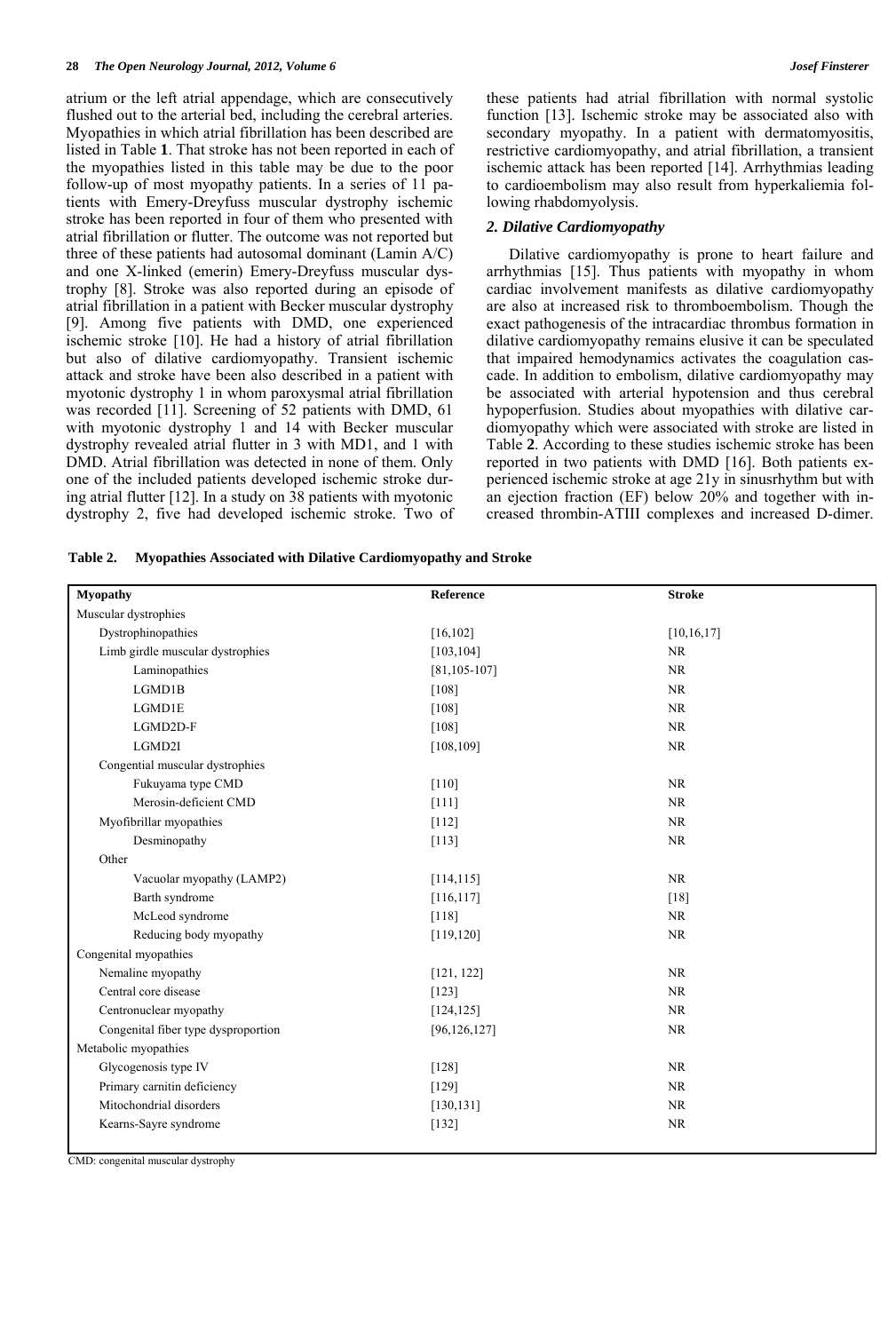The second patient had experienced a TIA already five months prior to the stroke. Ischemic stroke was also reported in a 13yo DMD patient in sinusrhythm and with an EF of 35- 40% [17]. Five months later he experienced a second stroke in the same vascular territory as before [17]. Stroke was also reported in another five patients with DMD and dilative cardiomyopathy aged 16-20y of whom one presented with atrial fibrillation on ECG [10]. Additionally, stroke has been described in a patient with Barth syndrome and dilative cardiomyopathy who was in sinusrhythm at the time of the event [18].

# *3. Left Ventricular Hypertrabeculation (LVHT, Noncompaction)*

 LVHT is an increasingly recognized abnormality of the left ventricular myocardium, characterised by a two-layered structure mainly of the apex and the lateral wall. The epicardial layer consists of normal myocardium whereas the endocardial layer has a spongy-like structure of interwoven myocardial strings, which are all covered with endocardium [19,20]. LVHT is most frequently diagnosed on echocardiography if there are more than three single trabeculations at end-diastole, if there is the two-layered structure at endsystole, and if the perfusion of the intertrabecular spaces from the ventricular side can be visualized at end-diastole [21]. Depending on the study, LVHT is associated with myopathy in up to 80% of the cases. Most frequently LVHT is associated with Barth syndrome and MIDs [22]. Myopathies in which LVHT has been described so far are listed in Table **3**. Frequent complications of LVHT are heart failure, ventricular arrhythmias, and stroke or embolism [22]. Though stroke has been reported in a number of LVHT patients who were not neurologically investigated (Table **4**), it was described only in two patients with neuromuscular disorder and LVHT so far [Finsterer *et al*., submitted], suggesting that stroke in LVHT patients with myopathy is underes-

| Table 3. | <b>Myopathies Associated with Noncompaction</b> |
|----------|-------------------------------------------------|
|----------|-------------------------------------------------|

timated. One reason for the low rate of stroke in LVHTpatients with myopathy is that usually LVHT-patients are not referred to the neurologist, why a possible neuromuscular disorder frequently remains undetected. Whether the stroke risk and prevalence of stroke is truly increased in patients with LVHT is under debate. There are studies, which do not report an increased incidence of stroke among LVHT patients [23-25], whereas others do [26-29]. In a study on 229 patients with LVHT but without atrial fibrillation or flutter four experienced ischemic stroke during a mean follow-up of 7.3y [23]. In a study on 62 LVHT patients the incidence of stroke was 10% compared to 15% in controls matched for age, sex and systolic function [24]. Arguments for an increased stroke risk are that reduced perfusion of intertrabecular spaces, occurrence of ventricular arrhythmias, and increased incidence of heart failure favor thrombus formation. Nevertheless, there is no general need to put LVHT patients on oral anticoagulation (OAC) unless classical indications for OAC are present.

# **B) Macroangiopathy**

# *1. Atherosclerosis*

 In a patient with MELAS-syndrome due to the heteroplasmic transition m.617G>A in the tRNA(Phe) gene recurrent ischemic strokes occurred, which were accompanied by transient occlusion of the middle cerebral, anterior cerebral and internal carotid arteries [30]. Strokes were presumably attributed to artery-to-artery embolisms originating from the carotid artery stenosis [30]. The cause of the carotid internal stenosis was not found. Since classical risk factors for atherosclerosis were absent, carotid internal artery stenosis was attributed to the MID. Atherosclerosis in the absence of classical risk factors for macroangiopathy has been also reported in other patients with MID [5]. Macroangiopathic ischemic stroke must be clearly delineated from SLE, which

| Myopathy                               | Reference     | <b>Stroke</b>          |
|----------------------------------------|---------------|------------------------|
| Muscular dystrophies                   |               |                        |
| Myotonic dystrophy I                   | [133]         | <b>NR</b>              |
| Dystrophinopathies                     | [134]         | <b>NR</b>              |
| Barth syndrome                         | $[18]$        | $[18]$                 |
| Zaspopathy                             | [135]         | <b>NR</b>              |
| Laminopathies                          | $[136]$       | NR                     |
| Dystrobrevinopathies                   | $[137]$       | NR                     |
| Oculopharyngeal muscular dystrophy     | [138]         | NR                     |
| Metabolic myopathies                   |               |                        |
| Mitochondrial disorder                 | [139]         | [Finsterer, submitted] |
| Myoadenylate-deaminase deficiency      | $[140]$       | <b>NR</b>              |
| Glycogenosis type II (M. Pompe)        | [unpublished] | NR                     |
| Non-myopathic                          |               |                        |
| Charcot-Marie-Tooth neuropathy type 1A | $[141]$       | <b>NR</b>              |
| Friedreich ataxia                      | [unpublished] | NR                     |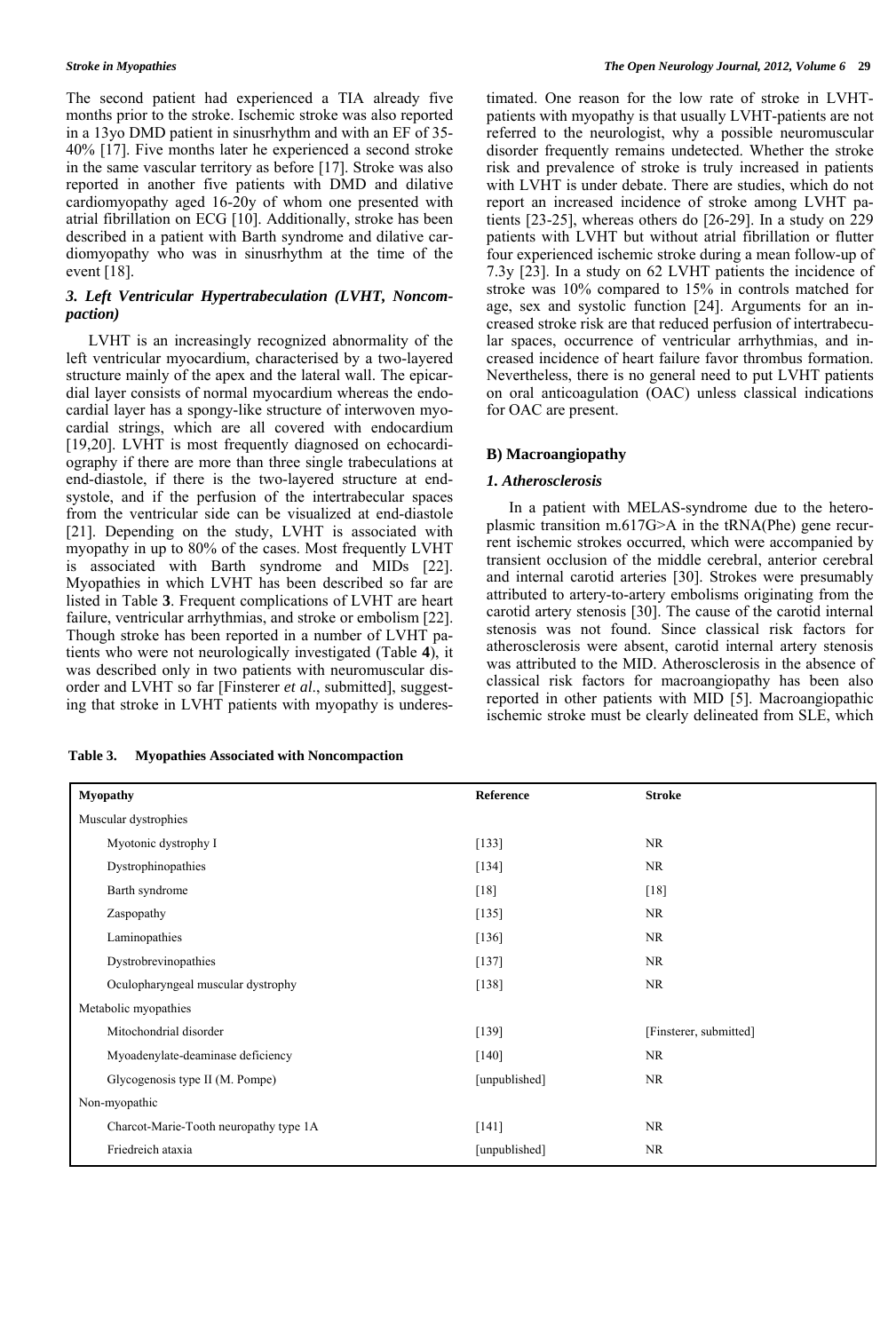| Table 4. |  | <b>Studies Reporting Stroke in LVHT Patients</b> |  |  |  |  |
|----------|--|--------------------------------------------------|--|--|--|--|
|----------|--|--------------------------------------------------|--|--|--|--|

| <b>Study</b>                        | <b>NOP</b> investigated | <b>NOP</b> stroke | <b>Additional findings</b>                    |
|-------------------------------------|-------------------------|-------------------|-----------------------------------------------|
| Münkle et al. 2010 [142]            |                         |                   | Severe heart failure                          |
| Mello et al. 2010 [143]             |                         |                   | Chagas disease                                |
| Stöllberger et al. 2010 [144]       |                         |                   | Heart transplantation                         |
| Vatthyam et al. 2009 [145]          |                         |                   | Fatal acute heart failure.                    |
| Steffel et al. 2009 [146]           | 78                      | Not reported      | Risk of embolism associated with ECG          |
| Stanton et al. 2009 [147]           | 30                      | 2                 | Death only with decreased systolic function   |
| Sahin & Karsidag 2009 [28]          |                         |                   | None                                          |
| Fazio et al. 2009 [26]              |                         |                   | Not reported                                  |
| Fazio et al. 2008 [23]              | 229                     | 4                 | Decreased systolic function (50% of pat.)     |
| Finsterer et al. 2008 [24]          | 104                     | 16(15%)           | At least 1 classical risk factor in 15 pat.   |
| Sir et al. 2008 [29]                |                         |                   | None                                          |
| Oduncu et al. 2008 [27]             |                         |                   | Bivenricular noncompaction                    |
| Baez-Escudero et al. 2008 [148]     |                         |                   | Systolic dysfunction                          |
| Finsterer et al. 2008 [149]         |                         |                   | Stroke-like-episodes, endocarditis            |
| Nakajima et al. 2007 [150]          |                         |                   | Decreased systolic function                   |
| Celebi et al. 2007 [151]            |                         |                   | Essential thrombocytosis                      |
| Fernandez Sanchez et al. 2006 [152] |                         |                   | Pregnant women shortly before delivery        |
| Walpot et al. 2005 [153]            |                         |                   | Not reported                                  |
| Stöllberger & Finsterer2005 [25]    | 62                      | 6                 | Incidence of stroke lower than in controls    |
| Hascelik et al. 2003 [154]          |                         |                   | 18 months-old girl with elevated factor VIII" |

NOP: Number of patients

is speculated to be microangiopathy-related or due to nonischemic neurovascular events [30].

# *2. Vasculitis*

 Vasculitis of the large arteries associated with stroke has been particularly reported in inflammatory myopathies, such as polymyositis or dermatomyositis. A patient with polymyositis experienced an ischemic stroke and myocardial infarction shortly after high dose steroids [31]. Whether stroke in this patient was due to vasculitis or due to steroid-induced diabetic angiopathy remains speculative [31]. Ischemic stroke was also reported in a 47yo female with dermatomyositis. Stroke in this patient was attributed to cerebral vasculitis, which was confirmed by conventional angiography and brain biopsy [32]. Dermatomyositis and vasculitis responded favorably to cyclophosphamide [32]. Ischemic stroke was additionally reported in a 47yo female under intravenous immunoglobulines (IVIG) for dermatomyositis [33]. Whether stroke in this patient was truly due to vasculitis or a side effect of IVIG remained speculative [33]. Stroke in addition to livedo reticularis, recurrent abortions, and mitral regurgitation, was also described in a female with polymyositis/dermatomyositis, lupus erythematosus, and antiphospholipid syndrome [34]. In a recent study on patients with dermatomyositis or polymyositis cerebrovascular events were found in 0.51% of the cases. Arterial hypertension and hyperlipidemia were positive predictors of these events, while non-steroid treatment was inversely related with the incidence of cerebrovascular events.

#### **C) Small Vessel Disease**

 Whether there is truly microangiopathy in patients with MELAS-syndrome remains speculative. Though there are some indications that small vessels are affected in MELASpatients, no patients with myopathy and stroke exclusively attributable to micrangiopathy have been reported so far. Nevertheless, one pathogenetic concept to explain the occurrence of SLEs relies on the speculation that MELASsyndrome is an angiopathy which also affects the cerebral arteries and subsequently causes ischemia. Small vessel disease may also occur in HIV-infection, which may not only go along with myositis but also with endothelial dysfunction and hyperlipidemia.

#### **D) Stroke of Other Determined Etiology**

 In a single patient with DMD but without a history of atrial fibrillation or heart failure ischemic stroke occurred due to embolisation of an intracardiac thrombus [7]. The cause of thrombus formation in this patient, however, remained elusive. In a single patient with Kearns-Sayre syndrome acute stroke occurred due to embolisation from a thrombus within the left atrial appendage [35]. In two patients with spontaneous dissection of the internal carotid artery resulting in ischemic stroke, muscle biopsy revealed ragged-red fibers, severely decreased succinate dehydrogenase and cytochrome-c-oxidase stains, and blood chemical investigations revealed increased resting lactate [36]. Despite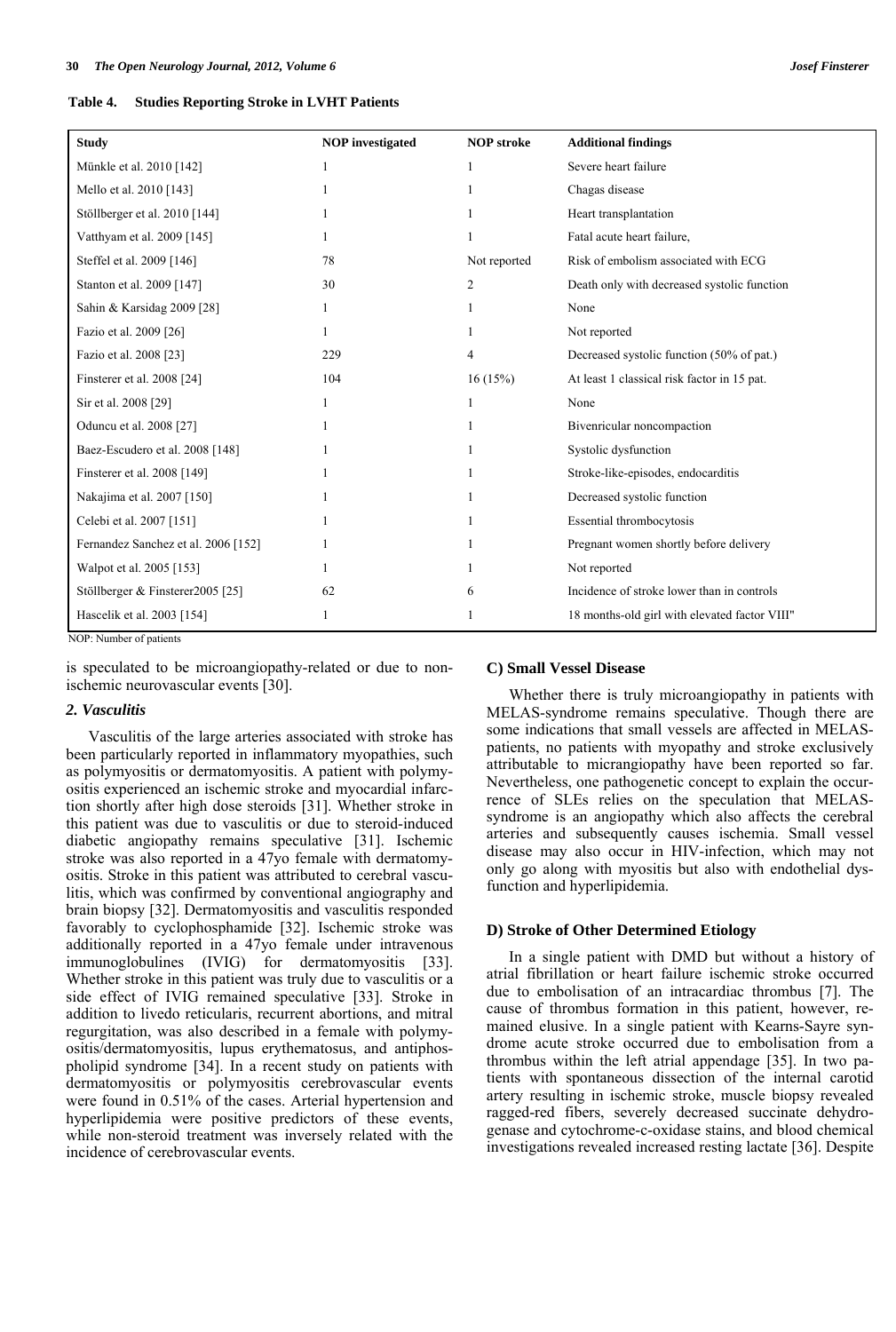the absence of the m.3243A>G mutation, MELAS-syndrome was suspected [36]. Since patients with myopathy often develop arrhythmias, they may also require implantation of a device, which is associated with the risk of embolic stroke. A rare secondary cause of stroke in myopathies may be hyperviscosity resulting from immunoglobulin therapy for myositis. If patients with polymyositis receive plasma exchange arterial hypotension resulting in low-flow infarcts may be a possible side effect.

# **E) Ischemic Stroke of Undetermined Etiology (Cryptogenic Stroke)**

 Cryptogenic stroke has been reported in a number of patients with myopathy. Recurrent pontine stroke was reported in a 4yo DMD patient. Left ventricular function was normal and there was no indication of atrial fibrillation [37]. In this case the diagnosis of DMD was uncertain since immunehistochemistry and genetic testing for dystrophin were not available at the time of diagnosis. TIA manifesting for two hours as aphasia and right-sided hemi-syndrome occurred in a 41yo male with MD1 [38]. Though the authors attributed the cerebrovascular event to mitral valve prolapse syndrome, the proposed causal relation remains questionable. In a patient with autosomal dominant Emery-Dreyfuss muscular dystrophy a fatal stroke-like episode at age 43y was reported [39].

### **STROKE-LIKE EPISODES**

 SLEs are episodic events predominantly in MIDs, which characteristically spread and recur, and mimic ischemic stroke clinically to some extent but not on imaging studies [40]. So far, SLEs have been reported in MELAS-syndrome, MERRF-syndrome, Kearns-Sayre syndrome, Saguenay-Lac St. Jean cytochrome oxidase deficiency [41], and Leigh syndrome [42]. Interestingly, SLEs have been also reported in non-mitochondrial disease, such as Emery-Dreyfuss muscular dystrophy [42], congenital glycosilation disorder 1a [43], X-linked HMSN1A [44], Jacob-Creutzfeld disease [45], proprionyl-CoA carboxylase deficiency [46], Sneddon syndrome [47], or cystinosis [48]. Most frequently SLEs occur in MELAS-syndrome of which they are an integral part of the phenotype. SLEs fundamentally differ from ischemic stroke also with regard to treatment, and prognosis (Table **5**) [49].

#### **1. Clinical Presentation**

 In accordance with ischemic stroke, SLEs may manifest as hemiparesis or aphasia. Contrary to ischemic stroke, stroke-like episodes may be associated with visual impairment other than hemianopsia, migraine or migraine-like headache, seizures (non-convulsive epileptic state, repetitive complex partial seizures, tonic clonic seizures), ataxia, blurred vision, phasic alertness, amnesia, cognitive impairment, dementia, confusional state, hallucinations, psychosis, or coma [49,50]. Frequently, presenting manifestations include headache, followed by hemianopsia, psychosis, aphasia, and seizures [51]. Other presenting symptoms may include gaze deviation, mental state changes, tremor, seizures, weakness, aphasia, or sensory, visual or hearing disturbance [2].

# **2. Imaging**

 The equivalent of SLEs on imaging are stroke-like lesions (SLLs), which present as hyperintensity on T2, DWI, and apparent diffusion coefficient (ADC) maps, and hypoperfusion on perfusion weighted imaging (PWI) in the acute stage (Table **5**) indicating vasogenic edema [52]. In most cases, however, there is coexistence of cytotoxic (DWI: hyperintense, ADC: hypointense, intracellular edema) and vasogenic edema (DWI: hyperintense, ADC: hyperintense, extracellular edema) within the same SLL [2,43], particularly at onset of a SLE [53]. In single cases the entire lesion may be hypointens on ADC. The cytotoxic edema was speculated to derive from gradually evolving metabolic cell death [2].

**Table 5. Ischemic Stroke Compared to Stroke-like Episode [2,155]** 

|                           | <b>Ischemic stroke</b>             | Stroke-like epsiode                       |  |
|---------------------------|------------------------------------|-------------------------------------------|--|
| Acute stage $(<6h)$       |                                    |                                           |  |
| T <sub>2</sub>            | Normal                             | Swelling, subtle hyperintensity           |  |
| <b>DW</b>                 | Hyperintensity, vascular territory | Hyperintensity outside vascular territory |  |
| <b>ADC</b>                | Hypointense                        | Hypo- and hyperintensity                  |  |
| PWI                       | Hypoperfusion                      | Hyperperfusion                            |  |
| Subacute stage (5 days)   |                                    |                                           |  |
| T <sub>2</sub>            | Hyperintens                        | Hyperintens                               |  |
| <b>DWI</b>                | Hyperintens                        | Hyperintens                               |  |
| <b>ADC</b>                | Hypointensity                      | White matter hypointens                   |  |
|                           |                                    | Cortex: hyperintens                       |  |
| Chronic stage             |                                    |                                           |  |
| <b>FLAIR</b>              | Hyperintensity, atrophy            | Hyperintensity, atrophy,                  |  |
| <b>ADC</b>                | Isointens                          | Isointens, hyperintensity                 |  |
| <b>PWI</b>                | Normo-hypoperfusion                | Hypoperfusion                             |  |
| Laminar cortical necrosis |                                    |                                           |  |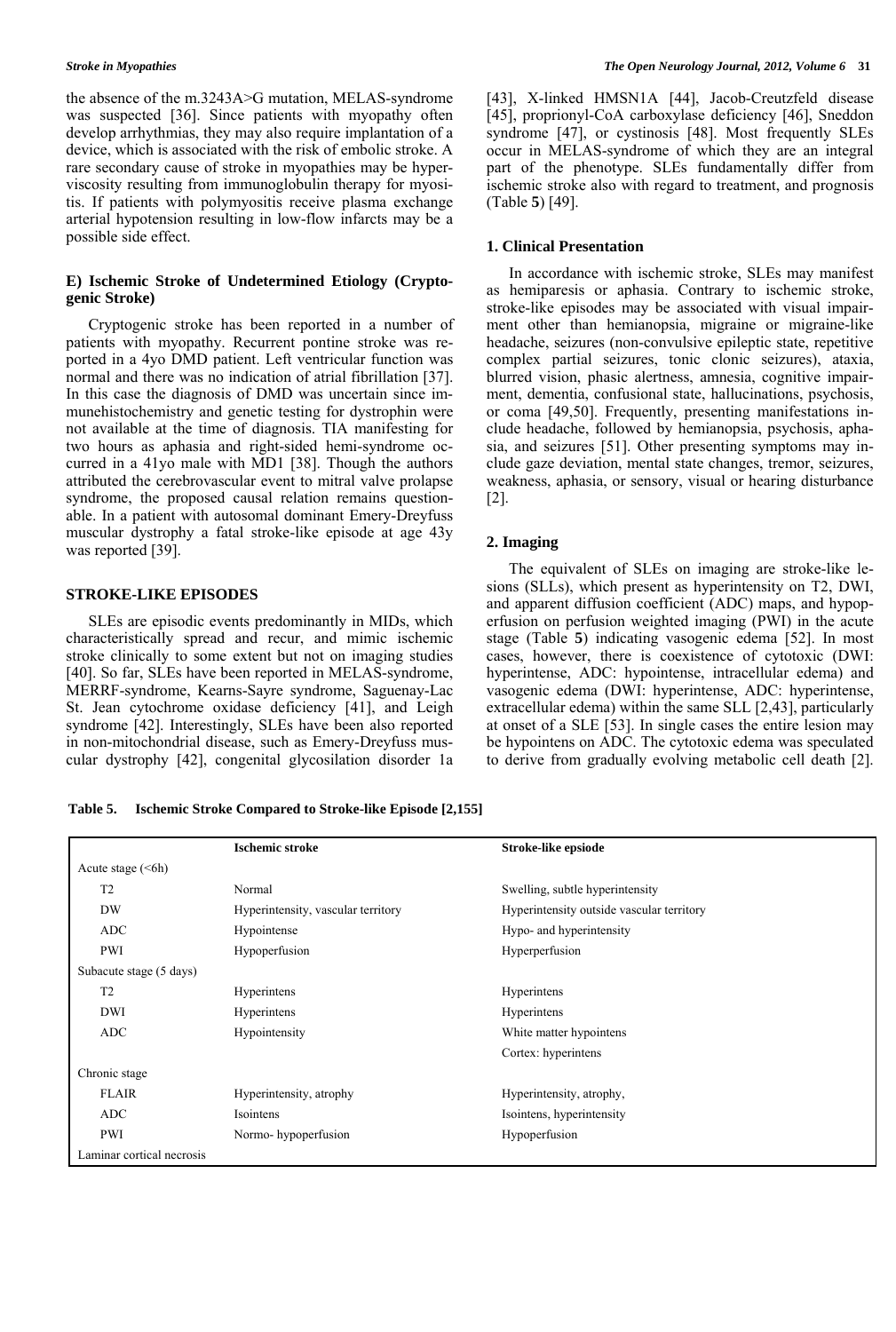Hyperperfusion in the acute stage has been also shown by HMPAO-SPECT, xenon-CT, and PET studies [51,52,54,55, 56]. In the subacute stage, T2 and DWI are hyperintense [51]. The ADC may be hyperintense in the cortex but hypointense in the subcortical white matter (Table **5**). During the chronic stage atrophy, cysts, or laminar cortical necrosis may develop, and the SLL may become hyperintense on T2 and ADC but may show hypoperfusion on PWI (Table **5**) [2,54,57]. Conventional angiography or MRA are usually normal in patients with SLEs [58]. SLLs usually persist for weeks or even months but may suddenly disappear even after years [59]. Contrary to ischemic stroke, SLLs are not confined to a vascular territory. Most frequently they are located in the parieto-occipital region and show a characteristic dynamic spread to other homo- or contralateral cortical or subcortical regions [2,40]. Some of the lesions disappear after a couple of weeks, whereas others newly develop or persist [2].

### **3. MR-spectroscopy**

 Hydrogen-MR-spectroscopy (H-MRS) of a SLL may show a reduced N-acetyl-aspartate (NAA)/creatine (Cr) ratio and an increased lactate-peak [51,60]. In the later stages of a SLL the NAA/Cr ratio may gradually increase together with the increase of the ADC [2,51]. In single patients the increase in lactate and glucose and the decrease of NAA, glutamate, or creatine is not restricted to the SLL but may occur ubiquitously within the brain [61].

#### **4. Pathogenesis**

 SLEs are usually non-ischemic events, characterized by increased capillary permeability, hyperperfusion, neuronal hyperexcitability, and neuronal loss [62]. Though the pathogenesis of SLEs is controversial, there is largely consensus that SLLs represent a vasogenic edema [62]. Vasogenic edema may be attributable to mitochondrial microangiopathy, resulting in hypoxia and capillary leakage [63]. Arguments against mitochondrial angiopathy, however, are that the prevalence of ischemic stroke is not increased in MIDs with SLEs, that ischemic lesions within SLLs are rare, that MID patients with SLEs usually lack mitochondrial angiopathy on autopsy, and that there is hyperperfusion during the acute stage of a SLE [2,40,55,56]. Arguments for mitochondrial angiopathy are that SLLs occasionally also include areas of cytotoxic edema and that COX-deficiency and heteroplasmy rates are highest in leptomeningeal or cortical arteries [64]. There is also one report about a MELAS patient who exhibited a segmental narrowing of the crural segment of the right posterior cerebral artery during the SLE [65]. According to a second hypothesis, SLLs are due to focal disturbance of the energy production resulting in anaerobic metabolism, neuronal damage, or death from acidosis [40], and consecutively hyperperfusion and vasogenic edema [51]. A third hypothesis explains SLLs by focal neuronal hyperexcitability, demanding increased provision of energy, and resulting in a mismatch between demand and availability of energy [54,66]. An argument in favor of the "epilepsy" hypothesis is that focal epileptiform discharges are recorded in up to 80% of the patients during a SLE [67].

#### **5. Treatment**

 Treatment of SLEs can be generally causal or non-causal (symptomatic) [49,67]. Since the pathogenic mechanism underlying SLEs remains elusive, a causative treatment is not yet available [68]. Thus, only symptomatic measures can be offered. Among the various symptomatic measures applied for MIDs (drugs, hemodialysis, invasive measures, surgical therapy, dietary measures, physiotherapy), specific and non-specific drug therapy is generally available for the management of SLEs, with the restriction that evidence for the effectivity of a specific or non-specific drug treatment has not been provided by appropriately designed studies. Symptomatic drug treatment of SLEs include antiepileptic treatment if SLEs are accompanied by seizures, analgetic treatment if SLEs are accompanied by headache [69], or anti-psychotic or sedative therapy if SLEs are dominated by confusion, agitation, anxiety, hyperactivity, or psychosis. Non-specific drug therapy includes drugs, which remove noxious metabolites, such as antioxidants or lactate lowering agents, electron donors/acceptors, alternative energy providers, cofactors, or other agents. The classification is partially insufficient since some agents have both an antioxidative effect and are effective at the same time as electron donors/acceptors or cofactors of respiratory chain functions. Drugs with overlapping effect include riboflavin, vitamin C, vitamin E, or the quinones. Non-specific drug treatment of SLLs includes application of drug cocktails which comprise coenzyme Q, idebenone, L-arginine, tocopherol nicotinate, edaravone, prednisolone, glycerol, ATP, cytochrome-c, flavin mononucleotide, thiamine diphosphate, biotin, carnitine, succinate, or dichloracetate in various combinations [67,70]. In some studies some of these agents were given in monotherapy, such as creatine monohydrate, cysteamine, or succinate [71]. A Cochrane review of 678 abstracts, however, did not provide evidence that coenzyme Q, creatinemonohydrate, dichloracetate, or dimethylglycine are generally effective in MIDs [72]. During recent years some evidence emerged from Japanese studies that L-arginine has a beneficial effect in SLEs [68,73,74]. According to these studies Larginine is applied in a dosage of 0.5g/kg body weight intravenously during the acute stage, followed by oral application thereafter. L-arginine has been shown to be effective even if SLEs manifest as epileptic activity [73]. Occasionally, Larginine is given together with steroids, glycerol and edaravone [74]. Even steroids in monotherapy have been shown beneficial in single cases [75].

### **6. Outcome**

 In the majority of the cases patients recover, either to the level prior to the SLE or to a lower level. Depending of the manifestations of the SLE, the residual abnormalities may include one or several of the acute stage. If a SLE is associated with severe lactacidosis or intractable seizure activity, its outcome is potentially fatal [59].

# **CONCLUDING REMARKS**

 Ischemic stroke should be recognized as a potential manifestation of a myopathy. Stroke occurs most frequently in dystrophinopathies and myotonic dystrophy. The frequency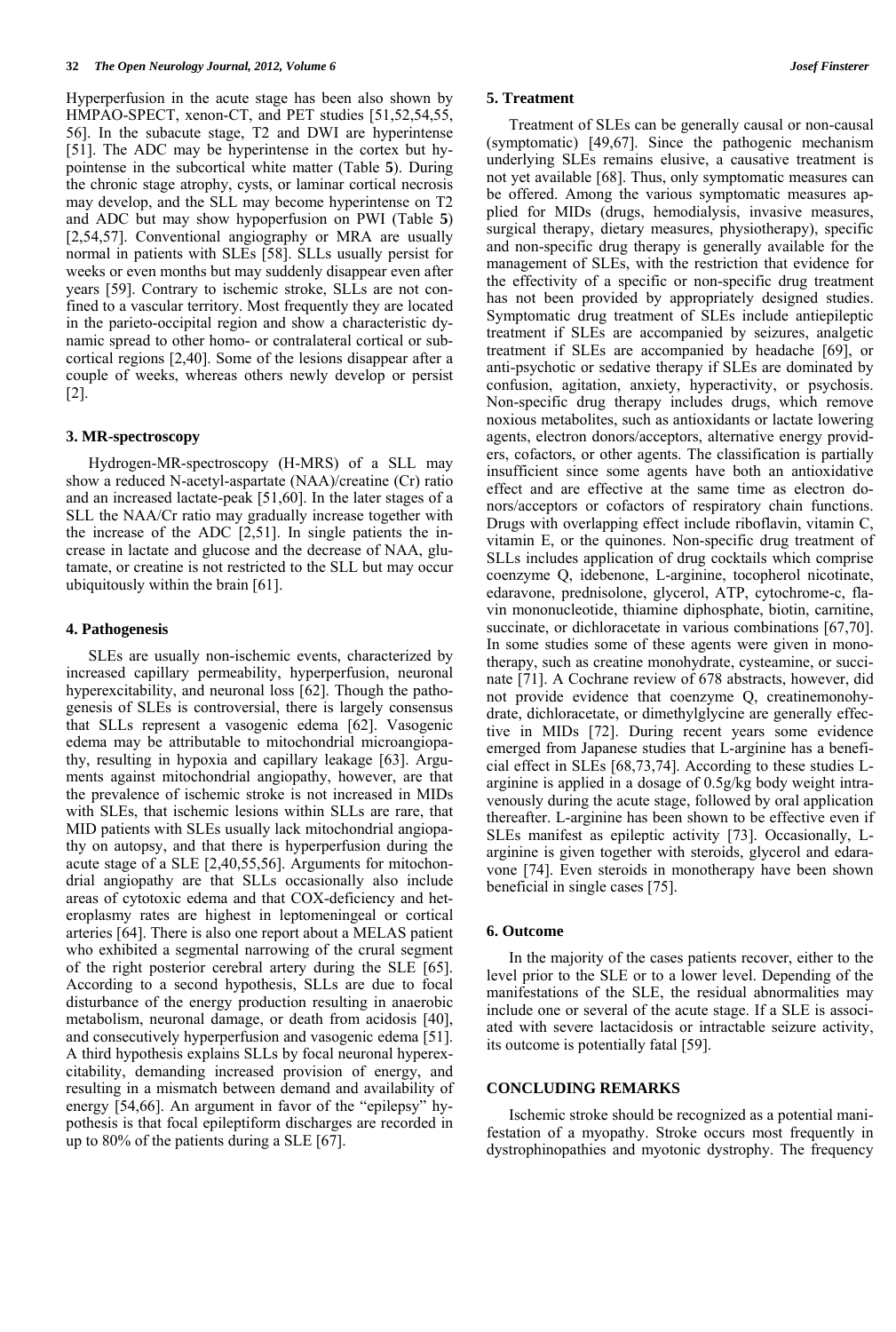of stroke in myopathies is most likely underestimated since patients with myopathy are hardly systematically screened for cardiac involvement, since these patients do not undergo regular follow-ups, and since clinical deterioration in these patients is often attributed exclusively to the muscle disease itself. Stroke in myopathy may be also not expected because of absent classical risk factors for stroke (cryptogenic stroke). A strong disadvantage of most descriptions about myopathic patients with risk factors for stroke is the lack of a regular follow-up. Due to these insufficiencies myopathy patients should be systematically referred to the cardiologist. Early cardiac treatment, if indicated, may significantly improve the outcome of these patients, if the measures taken follow the available recommendations. SLEs predominantly occur in patients with MIDs, most frequently in MELASsyndrome, and are much more frequent than ischemic stroke in patients with myopathy. SLEs should be early recognized and unequivocally delineated from ischemic stroke to initiate appropriate measures. Particularly if SLEs are associated with seizures their outcome can be strongly improved if adequate antiepileptic treatment is effective. Overall, neurologists need to become aware of the potential association between myopathy and cerebrovascular events, which need to be clearly delineated from SLEs indicating a MID. Since no effective therapy is available yet, all effort should be directed towards research on the development of targeting, safe and immediately effective agents.

# **ABBREVIATIONS**

| =   | Apparent diffusion coefficient maps                               |  |  |
|-----|-------------------------------------------------------------------|--|--|
| $=$ | Cardiomyopathy                                                    |  |  |
| $=$ | Duchenne muscular dystrophy                                       |  |  |
| $=$ | Diffusion weighted imaging                                        |  |  |
| $=$ | Ejection fraction                                                 |  |  |
| $=$ | Hereditary motor and sensory neuropathy                           |  |  |
| $=$ | Intravenous immunoglobulines                                      |  |  |
| $=$ | ventricular hypertrabeculation/non-<br>Left<br>compaction         |  |  |
| $=$ | Mitochondrial encephalopathy, lactacido-<br>sis, and SLE-syndrome |  |  |
| $=$ | Mitochondrial disorder                                            |  |  |
| $=$ | Magnetic resonance imaging                                        |  |  |
| $=$ | Oral anticoagulation                                              |  |  |
| $=$ | Perfusion-weighted imaging                                        |  |  |
| $=$ | Stroke-like episode                                               |  |  |
| $=$ | Stroke-like lesion                                                |  |  |
| $=$ | Singlephoton emission computed tomo-<br>graphy                    |  |  |
| $=$ | Trial of Org 10172 in Acute Stroke Treat-<br>ment                 |  |  |
|     |                                                                   |  |  |

# **CONFLICT OF INTEREST**

None declared.

# **ACKNOWLEDGEMENTS**

None declared.

### **REFERENCES**

- [1] Yatsu FM. Strokes in Asians and Pacific-Islanders, Hispanics, and Native Americans. Circulation 1991; 83: 1471-2.
- [2] Kim JH, Lim MK, Jeon TY, *et al*. Diffusion and perfusion characteristics of MELAS (mitochondrial myopathy, encephalopathy, lactic acidosis, and stroke-like episode) in thirteen patients. Korean J Radiol 2011; 12: 15-24.
- [3] Adams HP Jr, Bendixen BH, Kappelle LJ, *et al*. Classification of subtype of acute ischemic stroke. Definitions for use in amulticenter clinical trial.TOAST.Trial of Org 10172 in Acute Stroke Treatment. Stroke 1993; 24: 35-41.
- [4] Finsterer J, Stollberger C. Stroke in myopathies. Cerebrovasc Dis 2010; 29: 6-13.
- [5] Finsterer J. Mitochondrial disorder overlapping with aorto-iliac occlusive disease (Leriche syndrome).Scott Med J 2008; 53: 65-71.
- [6] Tay SH, Nordli DR Jr, Bonilla E, *et al*. Aorticrupture in mitochondrial encephalopathy, lactic acidosis, and stroke-likeepisodes. Arch Neurol 2006; 63: 281-3.
- [7] Gimenez-Muñoz A, Capablo JL, Alarcia R, Torné L, Errea JM. Intracardiacthrombus and cerebral infarction in a patient with Duchenne muscular dystrophy. J Clin Neuromuscul Dis 2009; 11: 79-80.
- [8] Boriani G, Gallina M, Merlini L, *et al*. Clinical relevance of atrial fibrillation/flutter, stroke, pacemaker implant, and heart failure in Emery-Dreifuss muscular dystrophy: a long-term longitudinal study. Stroke 2003; 34: 901-8.
- [9] Atsumi M, Tanaka A, Kawarabayashi T, *et al*. Cerebral embolism associated with Becker muscular dystrophy-related dilated cardiomyopathy. No to Shinkei 2004; 56: 163-7.
- [10] Hanajima R, Kawai M. Incidence of cerebral infarction in Duchenne muscular dystrophy. Muscle Nerve 1996; 19: 928.
- [11] Cook AW, Bird TD, Spence AM, Pagon RA, Wallace JF. Myotonic dystrophy, mitral-valve prolapse, and stroke.Lancet 1978; 1: 335-6.
- [12] Biller J, Ionasescu V, Zellweger H, Adams HP Jr, Schultz DT. Frequency ofcerebral infarction in patients with inherited neuromuscular diseases. Stroke 1987; 18: 805-7.
- [13] Wahbi K, Meune C, Bécane HM, *et al*. Left ventricular dysfunction and cardiac arrhythmias arefrequent in type 2 myotonic dystrophy: a case control study. Neuromuscul Disord 2009; 19: 468-72.
- [14] Finsterer J, Stöllberger C, Avanzini M, Rauschka H. Restrictive cardiomyopathy in dermatomyositis. Scand J Rheumatol 2006; 35: 229-32.
- [15] Nodari S, Triggiani M, Campia U, Manerba A, *et al*. Effects of n-3 polyunsaturated fatty acids on left ventricular function and functional capacity in patients with dilated cardiomyopathy. J Am Coll Cardiol 2011; 57: 870-9.
- [16] Ikeniwa C, Sakai M, Kimura S, Wakayama T, *et al*. Two cases of Duchenne muscular dystrophy complicated with dilated cardiomyopathy and cerebral infarction. No To Shinkei 2006; 58: 250-5.
- [17] Díaz Buschmann C, Ruiz Falcó ML, Tamariz Martel Moreno A, *et al*. Repeated cerebral infarction in a patient with Duchenne's muscular dystrophy. Rev Neurol 2004; 38: 533-6.
- [18] Ances BM, Sullivan J, Weigele JB, *et al*. Stroke associated with Barth syndrome. J Child Neurol 2006; 21: 805-7.
- [19] Chin TK, Perloff JK, Williams RG, Jue K, Mohrmann R. Isolated noncompaction of left ventricular myocardium. A study of eight cases. Circulation 1990; 82: 507-13.
- [20] Engberding R, Bender F. Identification of a rare congenital anomaly of the myocardium by two-dimensional echocardiography: persistence of isolated myocardial sinusoids. Am J Cardiol 1984; 53: 1733-4.
- [21] Stöllberger C, Finsterer J. Left ventricular hypertrabeculation/ noncompaction. J Am Soc Echocardiogr 2004; 17: 91-100.
- [22] Finsterer J. Cardiogenetics, neurogenetics, and pathogenetics of left ventricular hypertrabeculation/ noncompaction. Pediatr Cardiol 2009; 30: 659-81.
- [23] Fazio G, Corrado G, Zachara E, *et al*. Anticoagulant drugs in noncompaction: a mandatory therapy? J Cardiovasc Med (Hagerstown) 2008; 9: 1095-7.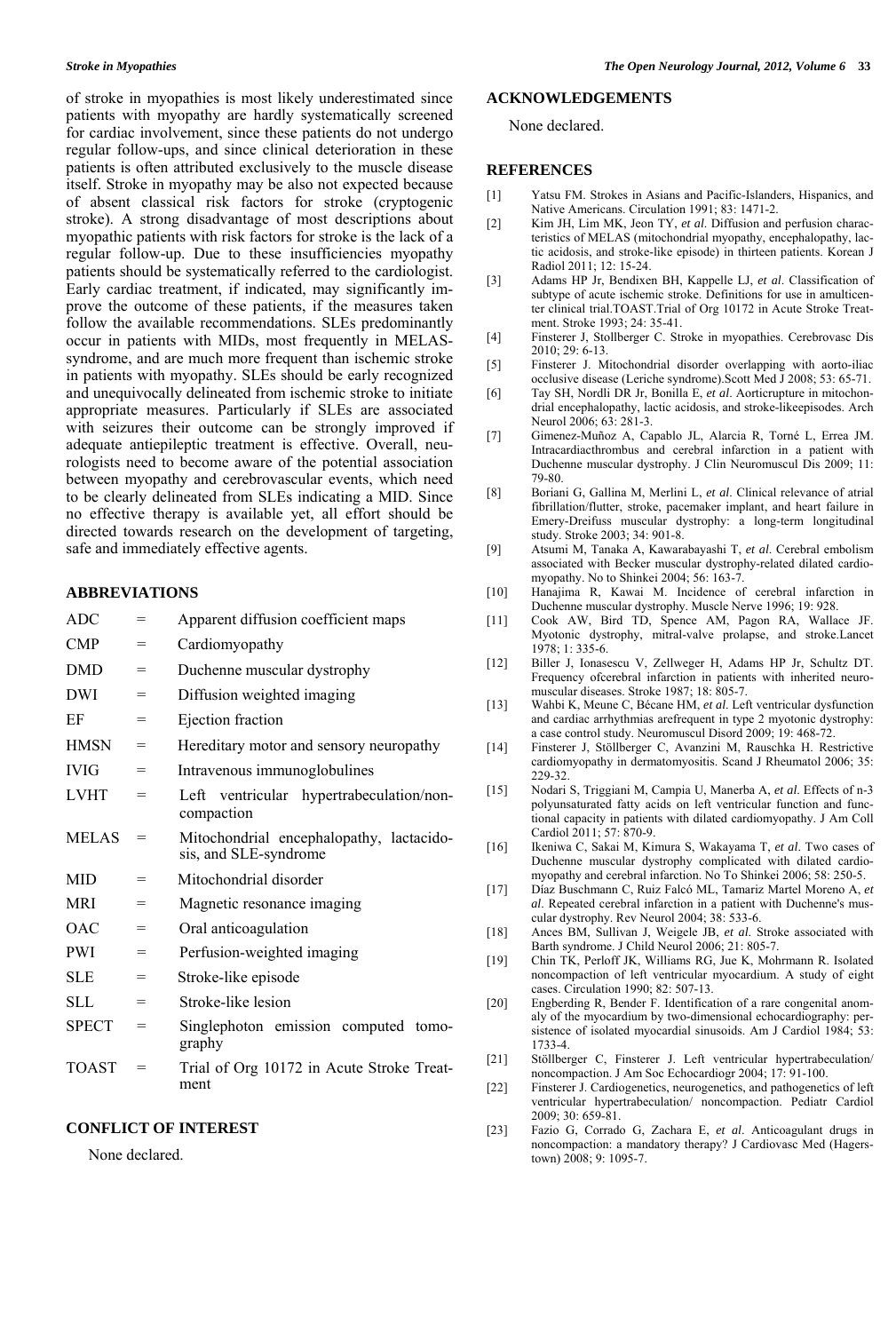#### **34** *The Open Neurology Journal, 2012, Volume 6 Josef Finsterer*

- [24] Finsterer J, Stollberger C, Mölzer G, Winkler-Dworak M, Blazek G. Cerebrovascular events in left ventricular hypertrabeculation/noncompaction with and without myopathy. Int J Cardiol 2008; 130: 344-8.
- [25] Stöllberger C, Finsterer J. Left ventricular hypertrabeculation/ noncompaction and stroke or embolism. Cardiology 2005; 103: 68- 72.
- [26] Fazio G, Novo G, Visconti C, *et al*. An unusual cause of cerebral cardioembolism in a 33-year-old man due to ventricular noncompaction. Neurologist 2009; 15: 51-2.
- [27] Oduncu V, Akgun T, Erkol A, Mutlu B. Biventricular noncompaction presenting with stroke. Eur J Cardiothorac Surg 2008; 33: 737.
- [28] Sahin S, Karsidag S. An unusual cause of cardioembolic stroke: isolated left ventricular noncompaction. Neurologist 2009; 15: 51.
- [29] Sir JJ, Lee B, Nah JC, *et al*. Serious cardioembolic stroke resulting from an overlooked left ventricular noncompaction. South Med J 2008; 101: 969-70.
- [30] Iizuka T, Goto Y, Miyakawa S, *et al*. Progressive carotid artery stenosis with a novel tRNA phenylalanine mitochondrial DNA mutation. J Neurol Sci 2009; 278: 35-40.
- [31] Suwa A, Hirakata M, Kaneko Y, Sato S, Suzuki Y, Kuwana M. Successful treatment of refractory polymyositis with the immunosuppressant mizoribine: case report. Clin Rheumatol 2009; 28: 227- 9.
- [32] Regan M, Haque U, Pomper M, Pardo C, Stone J. Central nervous system vasculitis as a complication of refractory dermatomyositis. J Rheumatol 2001; 28: 207-11.
- [33] White DA, Leonard MC. Acute stroke with high-dose intravenous immune globulin. Am J Health Syst Pharm 2007; 64: 1611-4.
- [34] Sherer Y, Livneh A, Levy Y, Shoenfeld Y, Langevitz P. Dermatomyositis and polymyositis associated with the antiphospholipid syndrome-a novel overlap syndrome. Lupus 2000; 9: 42-6.
- [35] Kosinski C, Mull M, Lethen H, Töpper R. Evidence for cardioembolic stroke in a case of Kearns-Sayre syndrome. Stroke 1995; 26: 1950-2.
- [36] Kalashnikova LA, Sakharova AV, Dobrynina LA, *et al*. Mitochondrial arteriopathy as a cause of spontaneous dissection of cerebral arteries. Zh Nevrol Psikhiatr Im S S Korsakova 2010; 110 (Suppl 2): 3-11.
- [37] Matsuishi T, Yano E, Terasawa K, *et al*. Basilar artery occlusion in a case of Duchenne muscular dystrophy. Brain Dev 1982; 4: 379- 84.
- [38] Morris LK, Cuetter AC, Gunderson CH. Myotonic dystrophy, mitral valve prolapse, and cerebral embolism. Stroke 1982; 13: 93- 4.
- [39] Liang WC, Yuo CY, Liu CY, *et al*. Novel LMNA mutation in a Taiwanese family with autosomal dominant Emery-Dreifuss muscular dystrophy. J Formos Med Assoc 2007; 106(suppl. 2): S27-31.
- [40] Oppenheim C, Galanaud D, Samson Y, *et al*. Can diffusion weighted magnetic resonance imaging help differentiate stroke from stroke-like events in MELAS? J Neurol Neurosurg Psychiatry 2000; 69: 248-50.
- [41] Morin C, Dubé J, Robinson BH, *et al*. Stroke-like episodes in autosomal recessive cytochrome oxidase deficiency. Ann Neurol 1999; 45: 389-92.
- [42] Furuya H, Sugimura T, Yamada T, Hayashi K, Kobayashi T. A case of incomplete Kearns-Sayre syndrome with a stroke like episode. Rinsho Shinkeigaku 1997; 37: 680-4.
- [43] Ishikawa N, Tajima G, Ono H, Kobayashi M. Different neuroradiological findings during two stroke-like episodes in a patient with a congenital disorder of glycosylation type Ia. Brain Dev 2009; 31: 240-3.
- [44] Anand G, Maheshwari N, Roberts D, *et al*. X-linked hereditary motor sensory neuropathy (type 1) presenting with a stroke-like episode. Dev Med Child Neurol 2010; 52: 677-9.
- [45] Kamogawa K, Toi T, Okamoto K, Okuda B. A case of Creutzfeldt-Jakob disease with stroke-like episode as an initial symptom. Nippon Ronen Igakkai Zasshi 2009; 46: 458-61.
- [46] Scholl-Bürgi S, Haberlandt E, Gotwald T, *et al.* Stroke-like episodes in propionic acidemia caused by central focal metabolic decompensation. Neuropediatrics 2009; 40: 76-81.
- [47] Wheeler PG, Medina S, Dusick A, Bull MJ, Andreoli SP, Edwards-Brown M. Livedo reticularis, developmental delay and stroke-likeepisode in a 7-year-old male. Clin Dysmorphol 1998; 7: 69-74.
- [48] Broyer M, Tête MJ, Guest G, Berthélémé JP, Labrousse F, Poisson M. Clinical polymorphism of cystinosis encephalopathy. Results of treatment with cysteamine. J Inherit Metab Dis 1996; 19: 65-75.
- [49] Finsterer J. Management of mitochondrial stroke-like episodes.Eur J Neurol 2009; 16: 1178-84.
- [50] Sartor H, Loose R, Tucha O, Klein HE, Lange KW. MELAS: a neuropsychological and radiological follow-up study. Mitochondrial encephalomyopathy, lactic acidosis and stroke. Acta Neurol Scand 2002; 106: 309-13.
- [51] Iizuka T, Sakai F, Kan S, Suzuki N. Slowly progressive spread of the stroke-like lesions in MELAS. Neurology 2003; 61: 1238-44.
- [52] Ito H, Mori K, Harada M, *et al.* Serial brain imaging analysis of stroke-like episodes in MELAS. Brain Dev 2008; 30: 483-8.
- [53] Tzoulis C, Bindoff LA.Serial diffusion imaging in a case of mitochondrial encephalomyopathy, lactic acidosis, and stroke-like episodes. Stroke 2009; 40: e15-7.
- [54] Iizuka T, Sakai F, Suzuki N, *et al*. Neuronal hyperexcitability in stroke-like episodes of MELAS syndrome. Neurology 2002; 59: 816-24.
- [55] Nariai T, Ohno K, Akimoto H, *et al*. Cerebral blood flow, vascular response and metabolism in patients with MELAS syndrome - xenon CT and PET study. Keio J Med 2000; 49(suppl 1): A68-70.
- [56] Takahashi S, Tohgi H, Yonezawa H, Obara S, Nagane Y. Cerebral blood flow and oxygen metabolism before and after a stroke-like episode in patients with mitochondrial myopathy, encephalopathy, lactic acidosis and stroke-like episodes (MELAS). J Neurol Sci 1998; 158: 58-64.
- [57] Li JY, Hsieh RH, Peng NJ, *et al*.A follow-up study in a Taiwanese family with mitochondrial myopathy, encephalopathy, lactic acidosis and stroke-like episodes syndrome. J Formos Med Assoc 2007;  $106:528-36$
- [58] Klein A, Fasnacht M, Huisman TA, Neuhaus TJ, Martin E, Boltshauser E. Siblings with infantile cerebral stroke and delayed multivessel involvement – a new hereditary vasculopathy? Eur J Paediatr Neurol 2007; 11: 292-6.
- [59] Finsterer J, Barton P. Regression of stroke-like lesions in MELASsyndrome after seizure control. Epileptic Disord 2010; 12: 330-4.
- [60] Pavlakis SG, Kingsley PB, Kaplan GP, Stacpoole PW, O'Shea M, Lustbader D. Magnetic resonance spectroscopy: use in monitoring MELAS treatment. Arch Neurol 1998; 55: 849-52.
- [61] Wilichowski E, Pouwels PJ, Frahm J, Hanefeld F. Quantitative proton magnetic resonance spectroscopy of cerebral metabolic disturbances in patients with MELAS. Neuropediatrics 1999; 30: 256- 63.
- [62] Iizuka T. Pathogenesis and treatment of stroke-like episodes in MELAS. Rinsho Shinkeigaku 2008; 48: 1006-9.
- [63] Takahashi N, Shimada T, Murakami Y, *et al*. Vascular involvement in a patient with mitochondrial myopathy, encephalopathy, lactic acidosis, and stroke-like episodes. Am J Med Sci 2005; 329: 265-6.
- [64] Betts J, Jaros E, Perry RH, *et al*. Molecular neuropathology of MELAS: level of heteroplasmy in individual neurones and evidence of extensive vascular involvement. Neuropathol Appl Neurobiol 2006; 32: 359-73.
- [65] Noguchi A, Shoji Y, Matsumori M, Komatsu K, Takada G. Strokelike episode involving a cerebral artery in a patient with MELAS. Pediatr Neurol 2005; 33: 70-1.
- [66] Iizuka T, Sakai F, Ide T, Miyakawa S, Sato M, Yoshii S. Regional cerebral blood flow and cerebrovascular reactivity during chronic stage of stroke-like episodes in MELAS - implication of neurovascular cellular mechanism. J Neurol Sci 2007; 257: 126-38.
- [67] Finsterer J. Treatment of mitochondrial disorders. Eur J Paediatr Neurol 2010; 14: 29-44.
- [68] Koga Y, Povalko N, Nishioka J, Katayama K, Kakimoto N, Matsuishi T. MELAS and L-arginine therapy: pathophysiology of stroke-like episodes. Ann N Y Acad Sci 2010; 1201: 104-10.
- [69] Iizuka T, Sakai F, Endo M, Suzuki N. Response to sumatriptan in headache of MELAS syndrome. Neurology 2003; 61: 577-8.
- [70] Santa KM. Treatment options for mitochondrial myopathy, encephalopathy, lacticacidosis, and stroke-like episodes (MELAS) syndrome. Pharmacotherapy 2010; 30: 1179-96.
- [71] DiMauro S, Rustin P. A critical approach to the therapy of mitochondrial respiratory chain and oxidative phosphorylation diseases. Biochim Biophys Acta 2009; 1792: 1159-67.
- [72] Chinnery P, Majamaa K, Turnbull D, Thorburn D. Treatment for mitochondrial disorders. Cochrane Database Syst Rev 2006; 1: CD004426.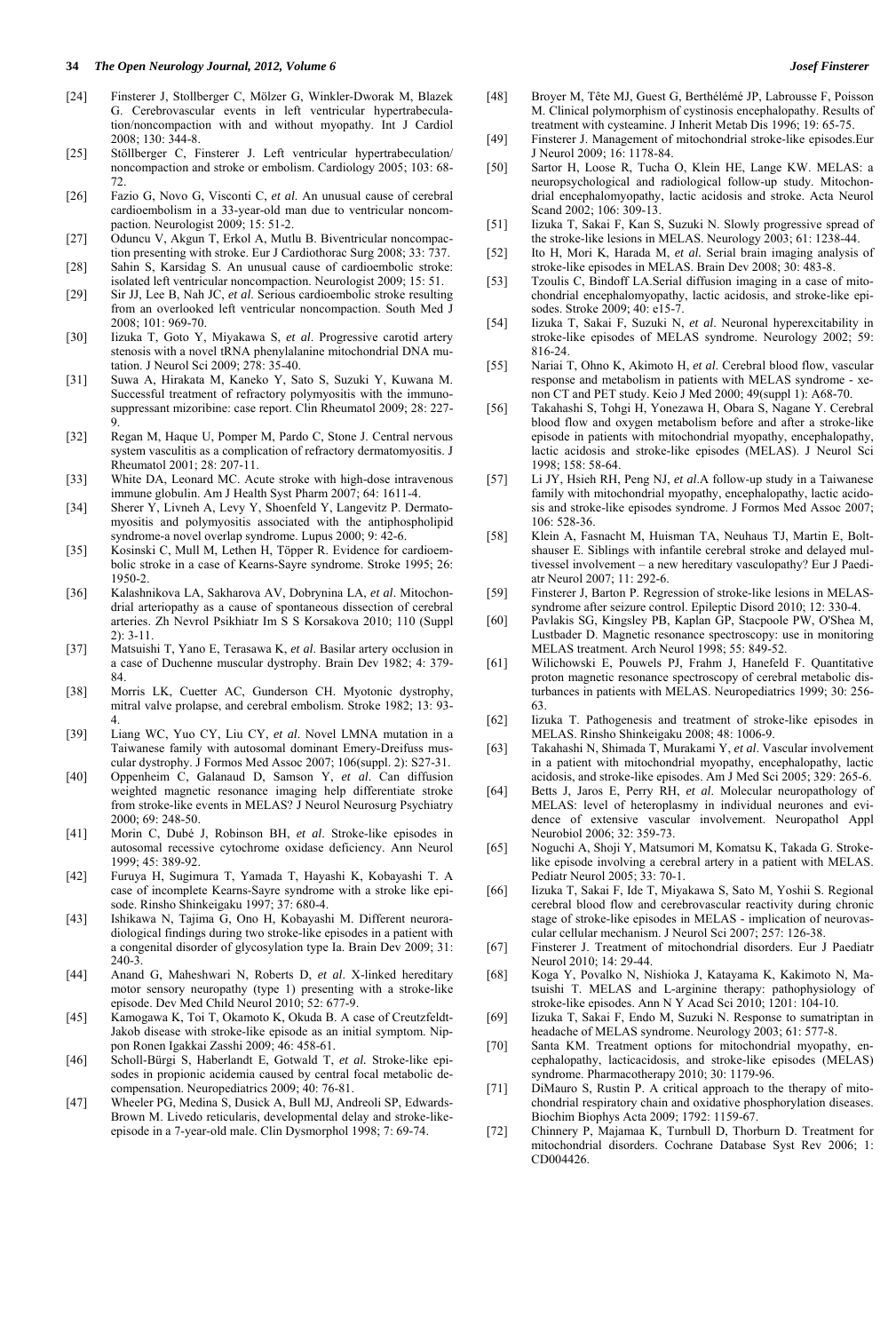- [73] Toribe Y, Tominaga K, Ogawa K, Suzuki Y. Usefulness of Larginine infusion for status epilepticus in mitochondrial myopathy, encephalopathy, lactic acidosis, and stroke-like episodes. No To Hattatsu 2007; 39: 38-43.
- [74] Kubota M, Sakakihara Y, Mori M, Yamagata T, Momoi-Yoshida M. Beneficial effect of L-arginine for stroke-like-episode in ME-LAS. Brain Dev 2004; 26: 481-3.
- [75] Rossi FH, Okun M, Yachnis A, Quisling R, Triggs WJ. Corticosteroid treatment of mitochondrial encephalomyopathies. Neurologist 2002; 8: 313-5.
- [76] Madej-Pilarczyk A, Kmieć T, Fidziańska A, *et al*. Progeriacaused by a rare LMNA mutation p.S143F associated with mild myopathy and atrialfibrillation. Eur J Paediatr Neurol 2008; 12: 427-30.
- [77] Hershberger RE, Cowan J, Morales A. *<i>LMNA</i>-Related* Dilated Cardiomyopathy. 2008 Jun 12. In: Pagon RA, Bird TC, Dolan CR, Stephens K, editors. Gene Reviews [Internet]. Seattle (WA): University of Washington, Seattle; 1993-. Available from http: //www.ncbi.nlm.nih.gov/bookshelf/br.fcgi?book=gene&part= dcm-lmna
- [78] Brauch KM, Chen LY, Olson TM. Comprehensive mutation scanning of LMNA in 268patients with lone atrial fibrillation. Am J Cardiol 2009; 103: 1426-8.
- [79] Otomo J, Kure S, Shiba T, *et al*. Electrophysiological andhistopathological characteristics of progressive atrioventricular blockaccompanied by familial dilated cardiomyopathy caused by a novel mutation oflamin A/C gene. J Cardiovasc Electrophysiol 2005; 16: 137-45.
- [80] Yuan WL, Huang CY, Wang JF, *et al*. R25G mutation in exon 1 of LMNA gene is associated with dilatedcardiomyopathy and limbgirdle muscular dystrophy 1B. Chin Med J (Engl) 2009; 122: 2840- 5.
- [81] van Berlo JH, de Voogt WG, van der Kooi AJ, *et al*. Meta-analysis of clinical characteristics of 299 carriers of LMNA gene mutations: do lamin A/C mutations portend a high risk of sudden death? J Mol Med 2005; 83: 79-83.
- [82] Brenner R, Joerg L, Rickli H. Myotonic dystrophy as a potential killer. Acta Cardiol 2009; 64: 567-9.
- [83] Eroğlu S, Ozin B, Ozbiçer S, Müderrisoğlu H.A case of myotonic dystrophy presenting with ventricular tachycardia and atrial fibrillation.Turk Kardiyol Dern Ars 2009; 37: 337-40.
- [84] Halawa A, Iskandar SB, Brahmbhatt V, Fahrig SA. Atrial flutter and myotonicdystrophy in a male adolescent treated with radiofrequency catheter ablation. Rev Cardiovasc Med 2007 Spring; 8: 118-22.
- [85] Stevenson WG, Perloff JK, Weiss JN, Anderson TL. Facioscapulohumeral muscular dystrophy: evidence for selective, genetic electrophysiologic cardiacinvolvement. J Am Coll Cardiol 1990; 15: 292-9.
- [86] Melberg A, Oldfors A, Blomstrom-Lundqvist C, *et al*. Autosomaldominant myofibrillar myopathy with arrhythmogenic right ventricularcardiomyopathy linked to chromosome 10q. Ann Neurol 1999; 46: 684-92.
- [87] Abraham SC, DeNofrio D, Loh E, *et al*. Desmin myopathy involving cardiac, skeletal, and vascular smooth muscle: report of a case with immunoelectron microscopy. Hum Pathol 1998; 29: 876-82.
- [88] Vernengo L, Chourbagi O, Panuncio A, *et al*. Desmin myopathy with severe cardiomyopathy in a Uruguayan familydue to a codon deletion in a new location within the desmin 1A rod domain. Neuromuscul Disord 2010; 20: 178-87.
- [89] Takahashi M, Nakamura M, Yamaoka Y, Nakano S, Akiguchi I. A case of rigidspine syndrome with congenital cardiac abnormality of sinus venosus defect. Rinsho Shinkeigaku 1995; 35: 204-7.
- [90] Spinazzi M, Fanin M, Melacini P, Nascimbeni AC, Angelini C. Cardioembolicstroke in Danon disease. Clin Genet 2008; 73: 388- 90.
- [91] Danek A, Rubio JP, Rampoldi L, Ho M, Dobson-Stone C, Tison F. McLeodneuroacanthocytosis: genotype and phenotype. Ann Neurol 2001; 50: 755-64.
- [92] Jung HH, Danek A, Frey BM. McLeod syndrome: a neurohaematological disorder. Vox Sang 2007; 93: 112-21.
- [93] Finsterer J, Ramaciotti C, Wang CH, *et al.* Cardiac findings in congenital muscular dystrophies. Pediatrics 2010; 126: 538-45.
- [94] Soliman OI, van der Beek NA, van Doorn PA, *et al*. Cardiac involvement in adults withPompe disease. J Intern Med 2008; 264: 333-9.

#### *Stroke in Myopathies The Open Neurology Journal, 2012, Volume 6* **35**

- [95] Finsterer J. Recurrent pancreatitis as a manifestation of multisystem mitochondrial disorder. Minerva Gastroenterol Dietol 2007; 53: 285-9.
- [96] Banwell BL, Becker LE, Jay V, Taylor GP, Vajsar J. Cardiac manifestations ofcongenital fiber-type disproportion myopathy. J Child Neurol 1999; 14: 83-7.
- [97] Celik C, Uysal H, Heper AO, karaoglan B. epidermolysis Bullosa simplex associated with muscular dystrophy and cardiac involvement. J Clin Neuromuscul Dis 2005; 6: 157-61.
- [98] Sainte-Beuve C, Victor J, Penisson I, Tadei A. Arrhythmia and conductiondefects in polymyositis. Arch Mal Coeur Vaiss 1994; 87: 1241-5.
- [99] Altman A, Szyper-Kravitz M, Shoenfeld Y. Colchicine-induced rhabdomyolysis. Clin Rheumatol 2007; 26: 2197-9.
- [100] Mahitchi E, Balagué F, Waldburger M. What is your diagnosis.Myopathy due to hypothyroidism aggravated by amiodarone. Praxis (Bern 1994) 2009; 98: 999-1000.
- [101] Coppola G, Bützberger S, Greminger P, Schulthess G. Muscle weakness. Praxis (Bern 1994) 2003; 92: 236-40.
- [102] Cox GF, Kunkel LM. Dystrophies and heart disease. Curr Opin Cardiol 1997; 12: 329-43.
- [103] Boito CA, Melacini P, Vianello A, Prandini P, Gavassini BF, Bagattin A. Clinical and molecular characterization of patients with limb-girdle muscular dystrophy type 2I. Arch Neurol 2005; 62: 1894-9.
- [104] Muller T, Krasnianski M, Witthaut R, Deschauer M, Zierz S. Dilated cardiomyopathy may be an early sign of the C826A Fukutin-related protein mutation. Neuromuscul Disord 2005; 15: 372- 6.
- [105] Ben Yaou R, Gueneau L, Demay L, Stora S, Chikhaoui K, Richard P. Heart involvement in lamin A/C related diseases. Arch Mal Coeur Vaiss 2006; 99: 848-55.
- [106] Fujimori Y, Okimatsu H, Kashiwagi T, *et al*.. Molecular defects associated with antithrombin deficiency and dilated cardiomyopathy in a Japanese patient. Intern Med 2008; 47: 925-31.
- [107] Volpi L, Ricci G, Passino C, *et al*. Prevalent cardiac phenotype resulting in heart transplantation in a novel LMNAgene duplication. Neuromuscul Disord 2010; 20: 512-6.
- [108] Hermans MC, Pinto YM, Merkies IS, de Die-Smulders CE, Crijns HJ, Faber CG. Hereditary muscular dystrophies and the heart. Neuromuscul Disord 2010; 20: 479-92.
- [109] Bourteel H, Stojkovic T, Cuisset JM, *et al*. Phenotypic aspects of FKRP-linked muscular dystrophy type 2I in aseries of eleven patients. Rev Neurol (Paris) 2007; 163: 189-96.
- [110] Murakami T, Hayashi YK, Noguchi S, Ogawa M, Nonaka I, Tanabe Y. Fukutin gene mutations cause dilated cardiomyopathy with minimal muscle weakness. Ann Neurol 2006; 60: 597-602.
- [111] Jones KJ, Morgan G, Johnston H, T et al. The expanding phenotype of laminin alpha2 chain (merosin) abnormalities: caseseries and review. J Med Genet 2001; 38: 649-57.
- [112] Selcen D, Engel AG. Mutations in ZASP define a novel form of muscular dystrophy in humans. Ann Neurol 2005; 57: 269-76.
- [113] Wilke A, Schönian U, Herzum M, *et al*. The extracellular matrix and cytoskeleton of the myocardium in cardiac inflammatory reaction. Herz 1995; 20: 95-108.
- [114] Sugimoto S. A novel vacuolar myopathy with dilated cardiomyopathy. Autophagy 2007; 3: 638-9.
- [115] Sugie K, Yamamoto A, Murayama K, Oh SJ, Takahashi M, Mora M. Clinicopathological features of genetically confirmed Danon disease. Neurology 2002; 58: 1773-8.
- [116] DeAdamo P, Fassone L, Gedeon A, Janssen EAM, Bione S, Bolhuis PA. The X-linked gene G4.5 is responsible for different infantile dilated cardiomyopathies. Am J Hum Genet 1997; 61: 862-7.
- [117] Spencer CT, Bryant RM, Day J, Gonzalez IL, Colan SD, Thompson WR. Cardiac and clinical phenotype in Barth syndrome. Pediatrics 2006; 118: e337-46.
- [118] Jeren-Strujić B, Jeren T, Thaller N, Zivković Z, Raos V. A case of McLeod syndrome with chronic renal failure. Blood Purif 1998; 16: 336-40.
- [119] Windpassinger C, Schoser B, Straub V, Hochmeister S, Noor A, Lohberger B. An X-linked myopathy with postural muscle atrophy and generalizedhypertrophy, termed XMPMA, is caused by mutations in FHL1. Am J Hum Genet 2008; 82: 88-99.
- [120] Schessl J, Taratuto AL, Sewry C, Battini R, Chin SS, Maiti B. Clinical,histological and genetic characterization of reducing body myopathy causedby mutations in FHL1. Brain 2009; 132: 452-64